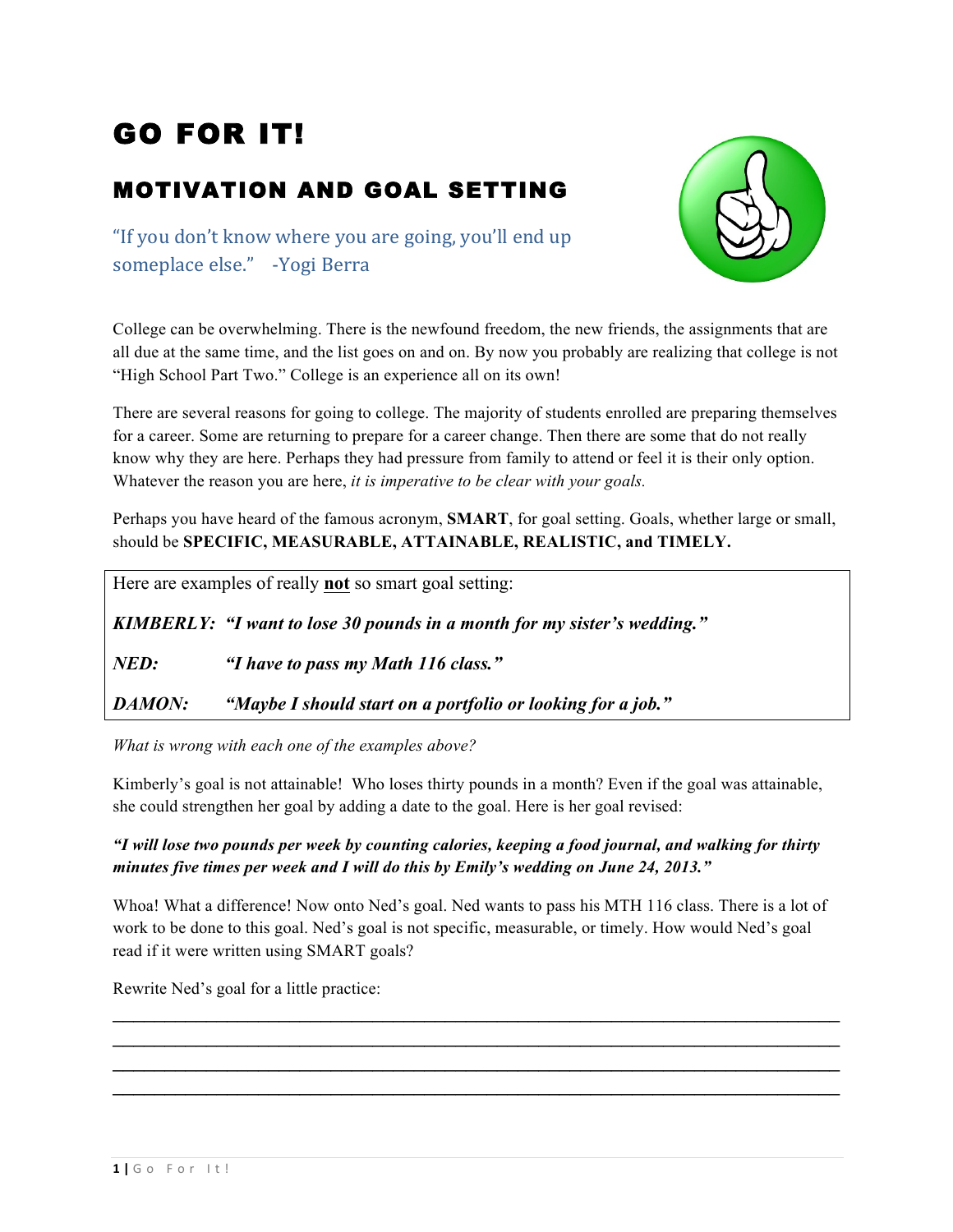## SEMESTER GOALS

**Now it's your turn! Following the example below, write three SMART goals for the semester.** 

**Place a check in the correct category if the goal is:**

**SPECIFIC, MEASURABLE, ATTAINABLE, REALISTIC, and TIMELY.**

| ARE YOUR GOALS SMART?                                                                                                                                                  | S | M | A | R |  |
|------------------------------------------------------------------------------------------------------------------------------------------------------------------------|---|---|---|---|--|
| Damon's Example: I will begin my job hunting portfolio by March<br>2013 and it will include letters of recommendation, transcripts,<br>resume, and samples of my work. |   |   |   |   |  |
| GOAL 1:                                                                                                                                                                |   |   |   |   |  |
|                                                                                                                                                                        |   |   |   |   |  |
| <b>GOAL 2:</b>                                                                                                                                                         |   |   |   |   |  |
| <b>GOAL 3:</b>                                                                                                                                                         |   |   |   |   |  |
| <b>GOAL 4:</b>                                                                                                                                                         |   |   |   |   |  |

**NOTE TO SELF:** Write your goals on index cards and place them in places where you will see them (bedroom mirror, in your planner, on the refrigerator, etc.). Goals do no good if you write them and then forget about them!